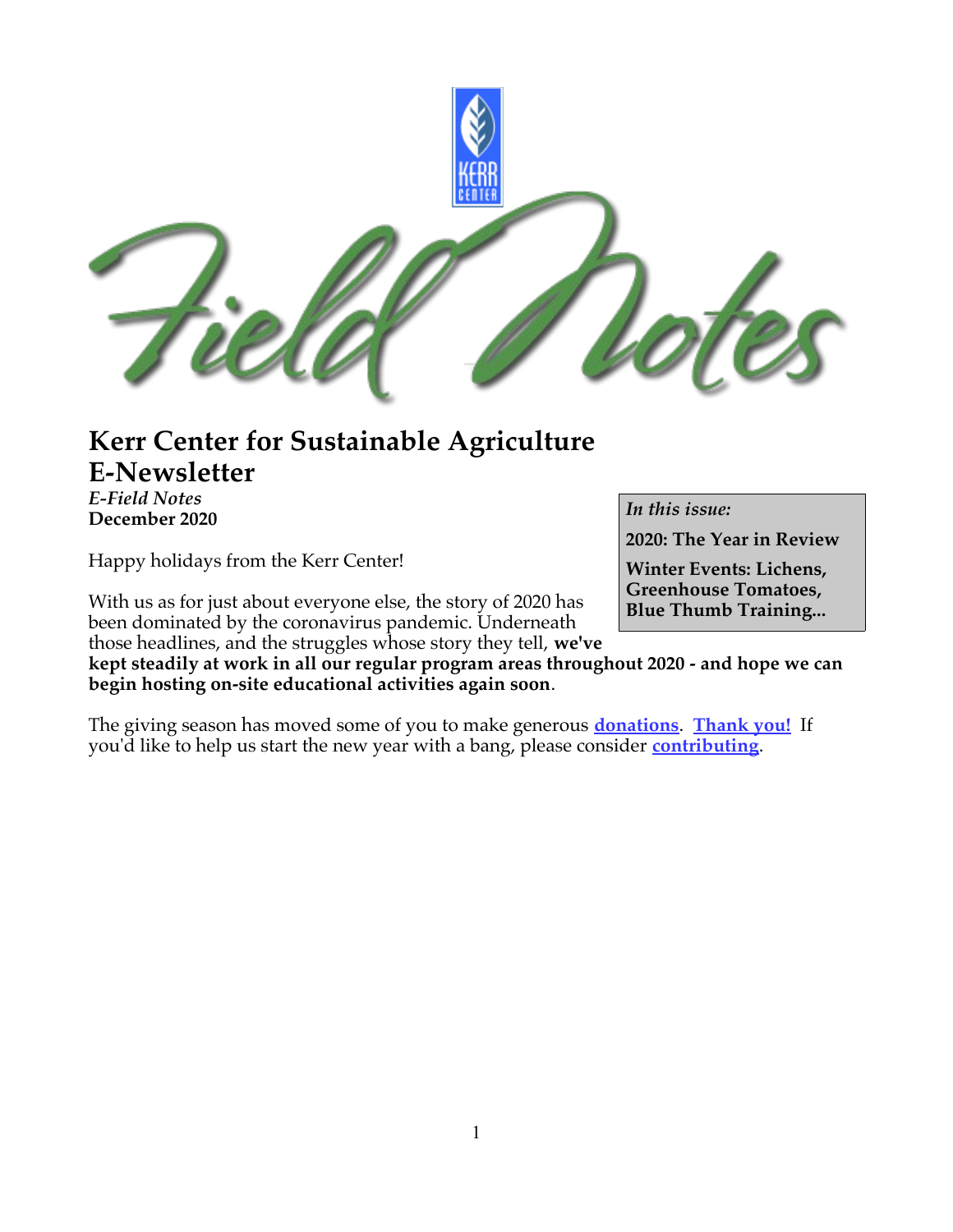## **2020: The Year in Review**



#### **[Horticulture](https://kerrcenter.com/organic-horticulture/)**

The horticulture program saw a number of new projects developed under our new Horticulture/Education Program Manager, Karlee Pruitt. Pruitt set up a **[low-cost](https://kerrcenter.com/hydroponics-first-observations/)  [hydroponics](https://kerrcenter.com/hydroponics-first-observations/)** demonstration, and conducted **variety comparisons** of **[cherry tomatoes](https://kerrcenter.com/publication/cherry-tomatoes-self-wicking-containers/)** and **[sweet peppers](https://kerrcenter.com/pepper-production-in-wicking-containers/)** in **self-wicking containers**.

This year also marked the third year of our **elderberry variety trials**, with fndings summarized in a **[free report](https://kerrcenter.com/publication/elderberries-in-oklahoma/)**.

#### **[Livestock](https://kerrcenter.com/oklahoma-sustainable-livestock/)**

Fortunately, forages don't catch COVID-19 - but the pastures they grow in still catch whatever moisture falls, and **2020 was another year with excess summer precipitation**, with 12 inches in August alone.

The livestock program deployed the usual coping strategies, putting up extra hay and flling all the barns. Even so, much **additional pasture mowing was required to keep the fush of weeds in check**.

Even as they unleash short-term plant growth, the high summer rainfall levels also work unseen to leach nutrients from pasture soils. Where vegetation shifts signifed that this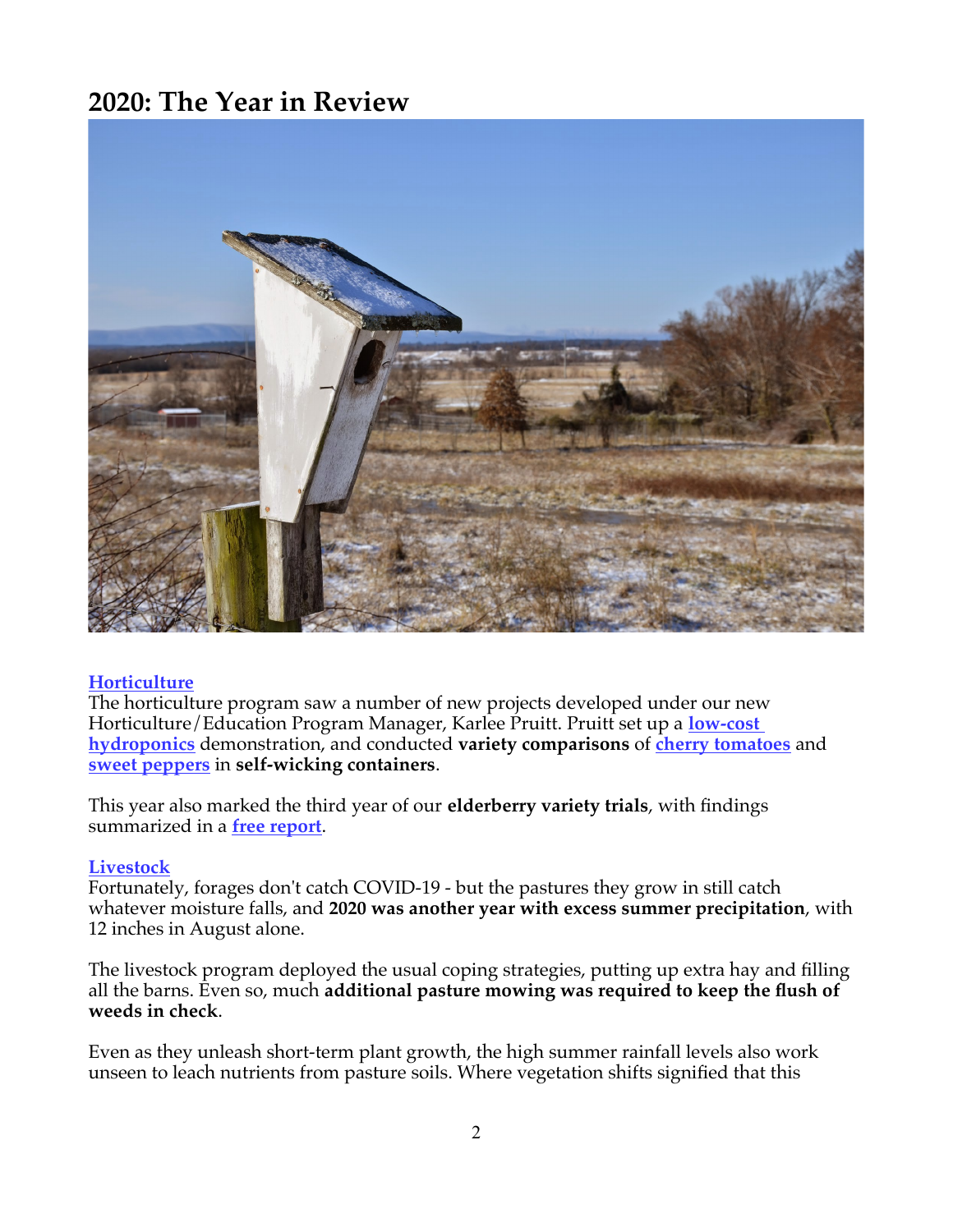process has reached critical thresholds, the livestock program supplemented fertility with poultry litter applications.

#### **[Conservation](https://kerrcenter.com/conservation/)**

We've continued our leadership role in statewide pollinator conservation networks, to the extent possible under pandemic conditions. We were able to maintain our **[pollinator](https://kerrcenter.com/conservation/native-plants-pollinators/)  [plantings](https://kerrcenter.com/conservation/native-plants-pollinators/)** and continue managing for habitat with **[prescribed fre](https://kerrcenter.com/tag/prescribed-fire/)**.

#### **[SARE PDP Program](https://kerrcenter.com/education-training/sare-professional-development/)**

The Kerr Center continues to manage the Southern SARE Professional Development Program. For 2020, not surprisingly, that activity shifted entirely to virtual mode, but work on the program continues as before.

#### **2021**

Karlee Pruitt's productive first year with the horticulture program unfortunately also proved to be her last. We wish her well in her next endeavors, and are actively **[seeking a new](https://kerrcenter.com/position-announcement-education-horticulture-program-manager-2/)  [Horticulture/Education Program manager](https://kerrcenter.com/position-announcement-education-horticulture-program-manager-2/)**.

If the pandemic situation improves sufficiently, we look forward to hosting workshops on **season extension, honeybees, and elderberries in 2021**. We have **added a 38-HP four-wheel tractor to the BCS walk-behind tractor**, expanding the range of home/market gardening techniques that we are able to demonstrate.

We've received a grant to **facilitate networking between organic growers** in the state, to foster information sharing and mutual support, and help coordinate bulk input purchases.

The livestock program continues working to **improve conception rates. Managing frst-calf heifers as a separate herd** from the mature cows, and introducing a **greater proportion of Beefmaster-sired replacements**, with their greater tolerance for southeastern Oklahoma's heat and humidity, will be the coming year's main strategies on that front.

We'll be maintaining and improving infrastructure, repairing barn roofs and expanding the installation of water diverters on ranch roads.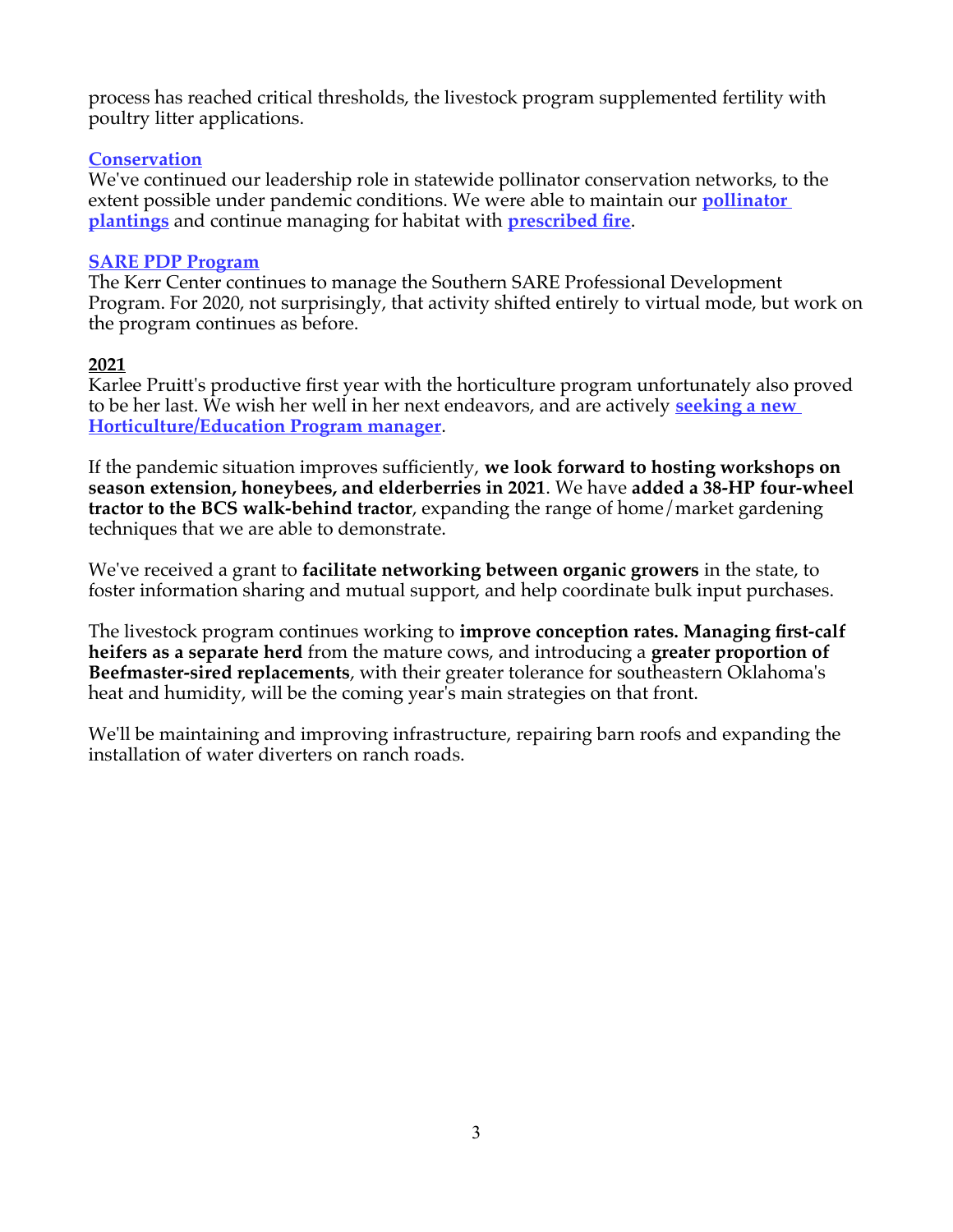# **Winter Events: Lichens, Greenhouse Tomatoes, Blue Thumb Training...**

There's a webinar coming right up on **lichens** (Dec. 17).

In January, OSU kicks off a series of virtual webinars in a pandemicera adaptation of its Shackelford Lecture Series. The frst one is on **greenhouse tomatoes** (Jan. 21).

**Blue Thumb** is hosting a **volunteer training** in Stillwater (January 30-31).



Full details on these and other sustainable agriculture learning opportunities, as always, can be found on the Kerr Center's online **[events calendar](http://kerrcenter.com/education-training/news-and-events/events/)**.

Don't forget that you can also use our online calendar to **keep yourself and your friends up to date** on these and other upcoming events, including our tours:

- **Subscribe to our feed** and receive **updates to your personal calendar** as they are made.

- **Share events on the calendar** via a number of **different social media sites**, including Facebook, Twitter, and Pinterest.